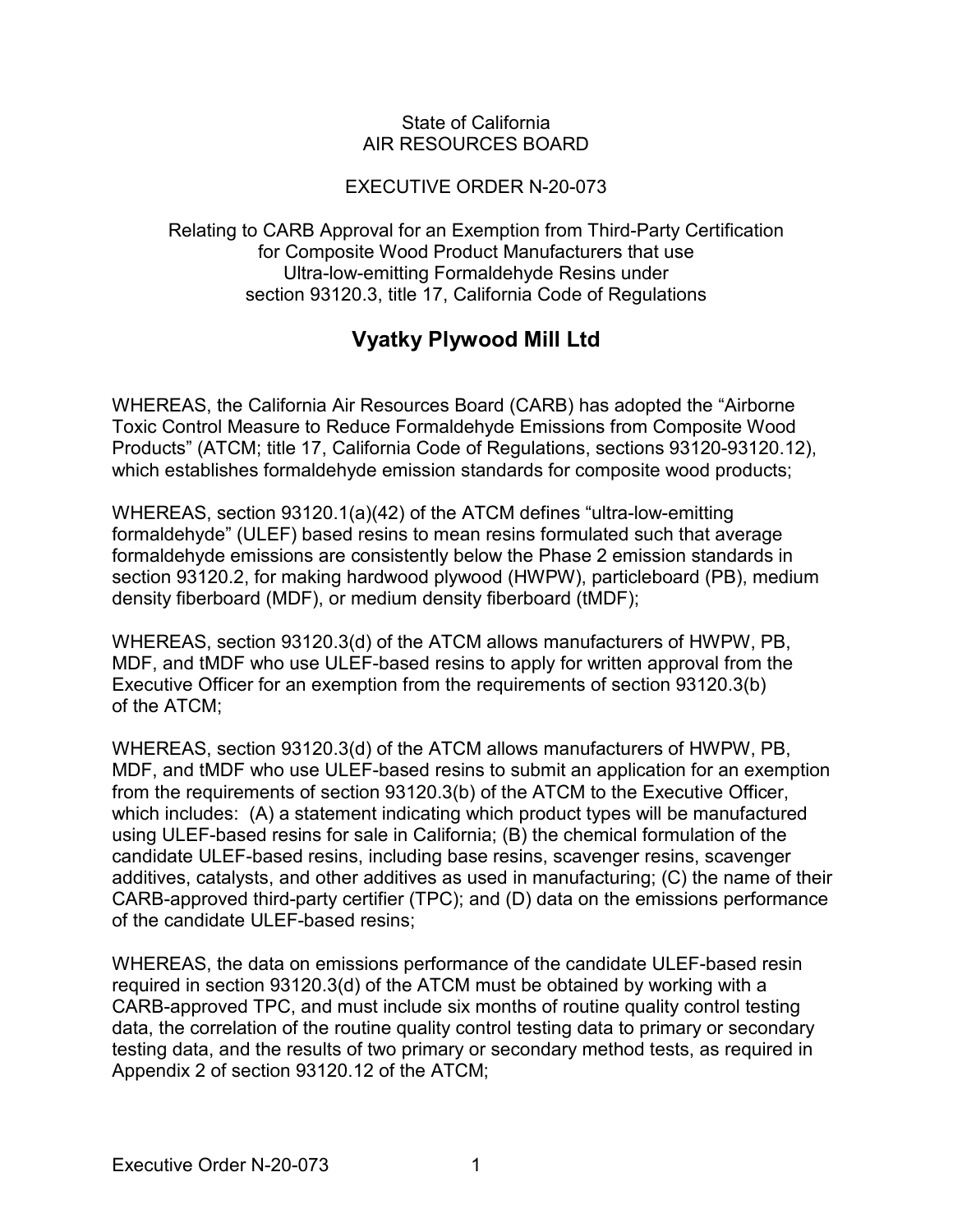WHEREAS, section 93120.3(d)(2) of the ATCM requires that 90 percent of the six months of routine quality control testing data and the results of two primary or secondary method tests must be shown to be no higher than 0.04 parts per million (ppm), and that all data must be shown to be no higher than 0.05 ppm for HWPW and 0.06 ppm for PB, MDF, and MDF;

WHEREAS, section 93120.3(d)(5) of the ATCM provides that the Executive Officer shall approve the application and issue an Executive Order if the evidence submitted by the applicant is sufficient to demonstrate that the applicant has met the requirements specified in sections 93120.3(d)(1) and 93120.3(d)(2) of the ATCM;

WHEREAS, Vyatky Plywood Mill Ltd (Vyatky Plywood or the applicant) submitted an original application dated July 20, 2010;

WHEREAS, the original application from Vyatky Plywood specified the range in product manufacturing parameters, applicable post-press product treatments, base resin trade name(s) and base resin manufacturer(s)/supplier(s), and other ingredients added to the base resin by the applicant to manufacture ULEF hardwood plywood-veneer core (HWPW-VC) products;

WHEREAS, CARB was provided base resin/adhesive information specifying the base resin polymer type and minimum and maximum values of all major and any minor ingredients in the base resin on a percent weight of solids basis;

WHEREAS, the base resins/adhesive supplier, commercial name, and resin type are set forth in Confidential Attachment A;

WHEREAS, section 93120.3(d) of the ATCM allows ULEF product manufacturers to apply for re-approval by CARB by submitting an updated application;

| <b>Executive Order #</b> | <b>Received Date</b> | <b>Signed Date</b> | <b>Actions</b>                                                |
|--------------------------|----------------------|--------------------|---------------------------------------------------------------|
| N-10-073                 | 07/20/2010           | 08/23/2010         | Original                                                      |
| N-10-073A                | 06/22/2011           | 08/08/2011         | Amendment: to add an<br>additional resin system               |
| N-12-073                 | 06/26/2012           | 07/27/2012         | Renewal and amendment to<br>add an additional resin<br>system |
| N-14-073                 | 06/16/2014           | 07/18/2014         | Renewal                                                       |
| N-16-073                 | 06/10/2016           | 07/08/2016         | Renewal                                                       |
| N-18-073                 | 06/06/2018           | 07/19/2018         | Renewal                                                       |

WHEREAS, Vyatky Plywood submitted the original and the updated applications for approval to CARB as follows: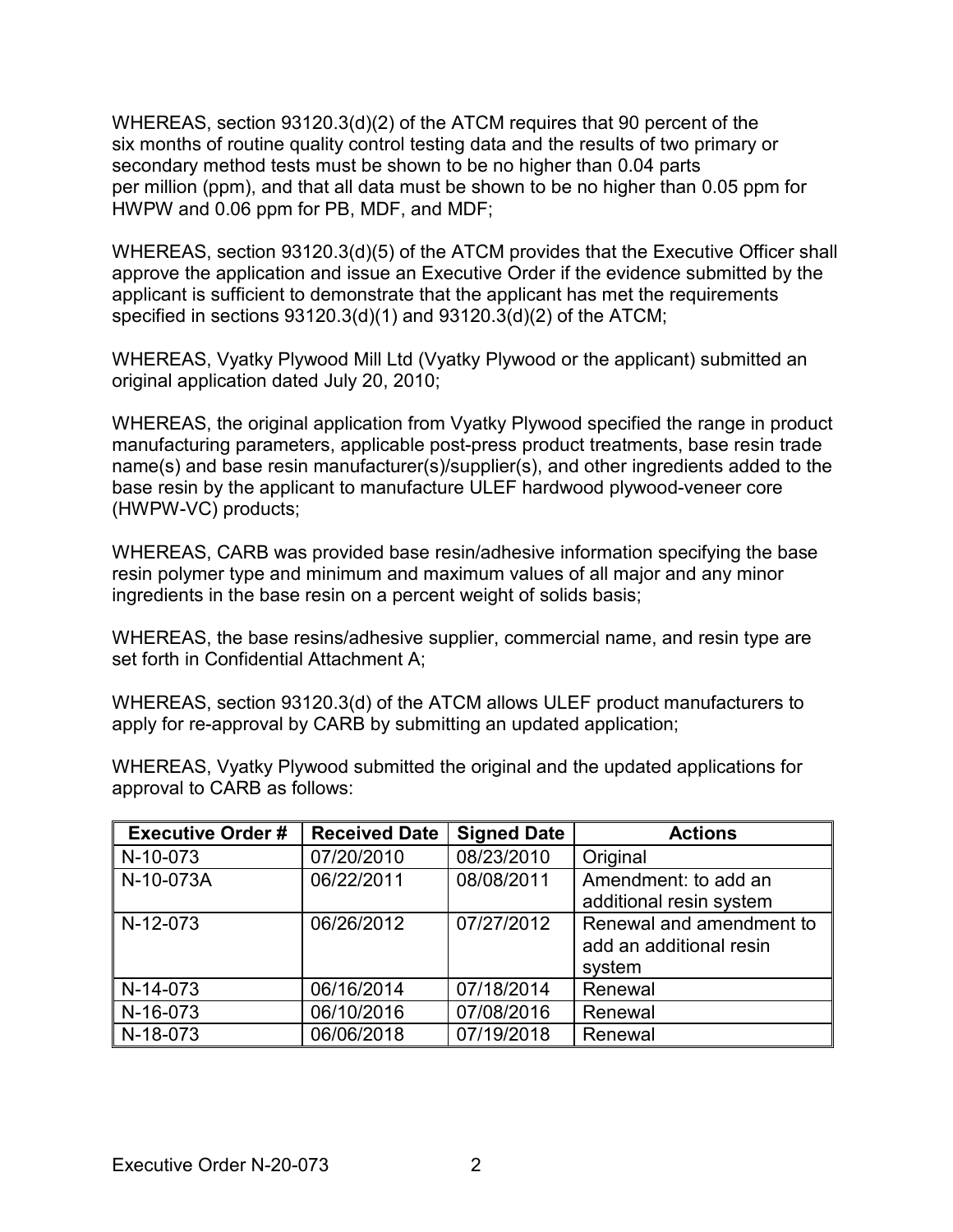WHEREAS, Vyatky Plywood submitted an updated application for re-approval to CARB on May 11, 2020;

WHEREAS, the updated application for renewal from Vyatky Plywood was deemed complete on June 30, 2020;

WHEREAS, the Executive Officer finds that the completed, updated application demonstrated the ULEF manufacturer's ability to continue to comply with section 93120.3(d) of the ATCM; and

WHEREAS, the Executive Officer approved Vyatky Plywood's request for re-approval, and it is appropriate that Executive Order N-18-073 be superseded by this Executive Order N-20-073.

NOW, THEREFORE, IT IS ORDERED that Vyatky Plywood is hereby approved as a ULEF manufacturer of HWPW-VC that is exempt from the requirements of section 93120.3(b) and Appendix 2 of section 93120.12 of the ATCM, provided that the following terms and conditions are met for products sold, supplied, offered for sale, or manufactured for sale in California:

- 1. Vyatky Plywood must use the commercial resins and suppliers listed in Section A of Confidential Attachment A of this Executive Order for the manufacture of ULEF HWPW-VC products.
- 2. As specified in Section B of Confidential Attachment A, Vyatky Plywood is legally responsible for ensuring that the base resin specifications are within the ranges specified in the original application and any subsequent amendments of this Executive Order.
- 3. The application rate of the base resins used for the manufacture of ULEF composite wood products by Vyatky Plywood must be within the ranges specified in Section C of Confidential Attachment A of this Executive Order.
- 4. Other chemical components of the base resins (such as sizing wax and release wax) used for the manufacture of ULEF HWPW-VC products by Vyatky Plywood must be within the ranges specified in Section D of Confidential Attachment A of this Executive Order.
- 5. The allowable operating parameters for press temperature and press time for the base resins used to manufacture the ULEF HWPW-VC products by Vyatky Plywood must be within the ranges specified in Section E of Confidential Attachment A of this Executive Order.
- 6. Only the composite wood products with the product names listed in Section F of Confidential Attachment A of this Executive Order are authorized under this Executive Order.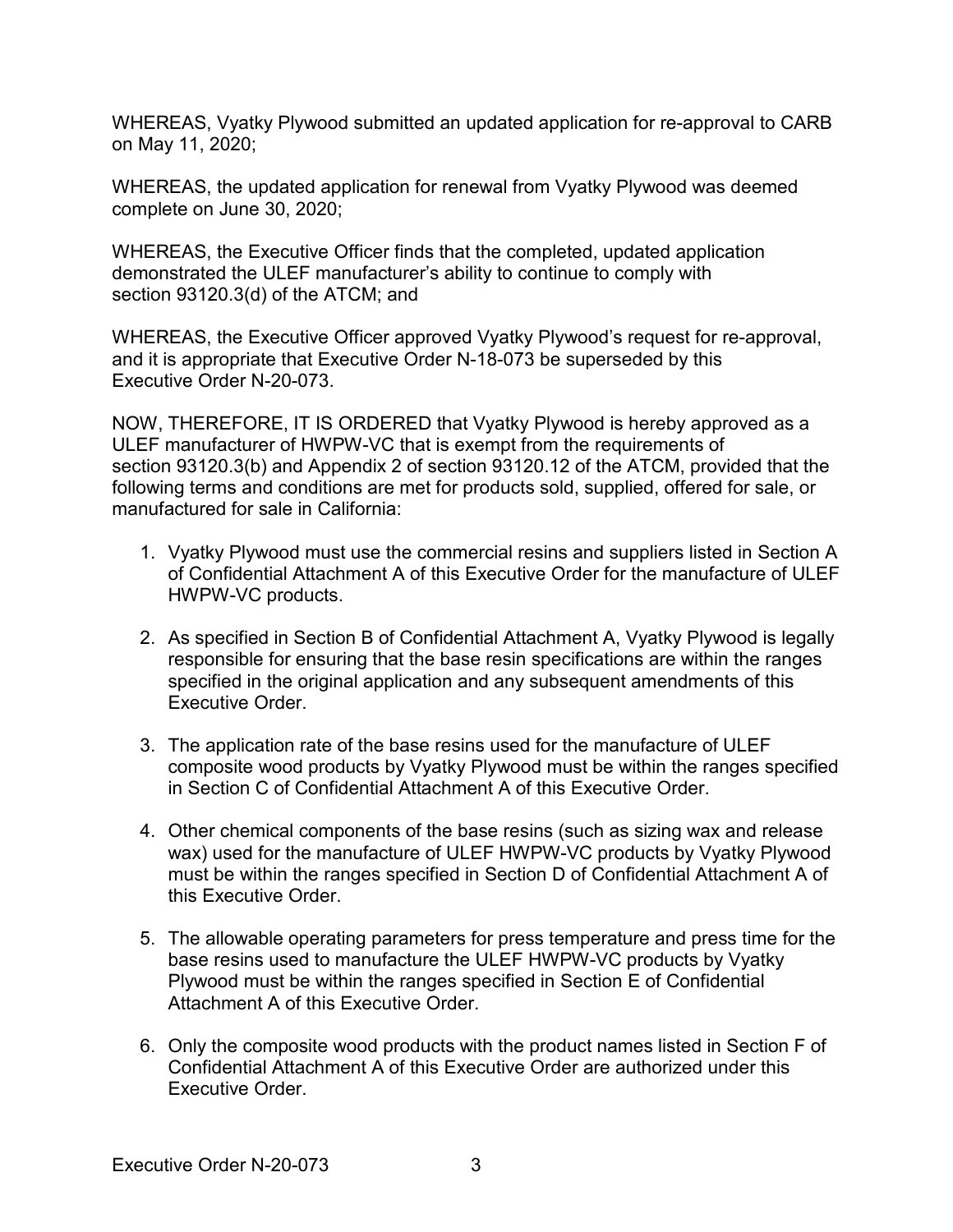BE IT FURTHER ORDERED that this Executive Order N-20-073 supersedes Executive Order N-18-073, which was signed on July 19, 2018.

BE IT FURTHER ORDERED that Vyatky Plywood may change the resin system supplier listed in Section A of Confidential Attachment A of this Executive Order if the new resin supplier supplies the same resin type listed in Confidential Attachment A of this Executive Order, at least two primary or secondary method tests are performed on random samples selected by their CARB-approved TPC, and the Chief of the Risk Reduction Branch within the Transportation and Toxics Division is notified before Vyatky Plywood uses the resin for production.

BE IT FURTHER ORDERED that Vyatky Plywood must conduct confirmatory testing for a new resin system by demonstrating that the results of two primary or secondary method tests for the new resin system are no higher than 0.04 ppm for the ULEF products authorized under this Executive Order.

BE IT FURTHER ORDERED that the Executive Officer may review and, for good cause, modify or revoke this Executive Order as provided in section 93120.3(d)(5) of the ATCM. The Executive Officer shall not modify or revoke this Executive Order without affording the applicant the opportunity for a hearing in accordance with the procedures specified in title 17, California Code of Regulations, section 60055.1 et seq.

BE IT FURTHER ORDERED that this Executive Order shall have a duration of two years from the date this Executive Order is signed; the applicant may apply for re-approval as provided in section 93120.3(d)(5) of the ATCM.

BE IT FURTHER ORDERED that the applicant must maintain records in electronic or hard copy form for two years, for review by CARB upon request, as specified in section 93120.3(g) of the ATCM.

BE IT FURTHER ORDERED that the applicant must notify the Executive Officer in writing within 30 days if there is any change in their product manufacturing parameters or base resin manufacturer(s) or supplier(s) that does not comply with any of the requirements, terms or conditions specified in the ATCM or this Executive Order.

Executed at Sacramento, California this  $7<sup>th</sup>$  day of July, 2020.

Pichard Byr

 $\overline{\phantom{a}}$ 

Richard Boyd, Chief Risk Reduction Branch Transportation and Toxics Division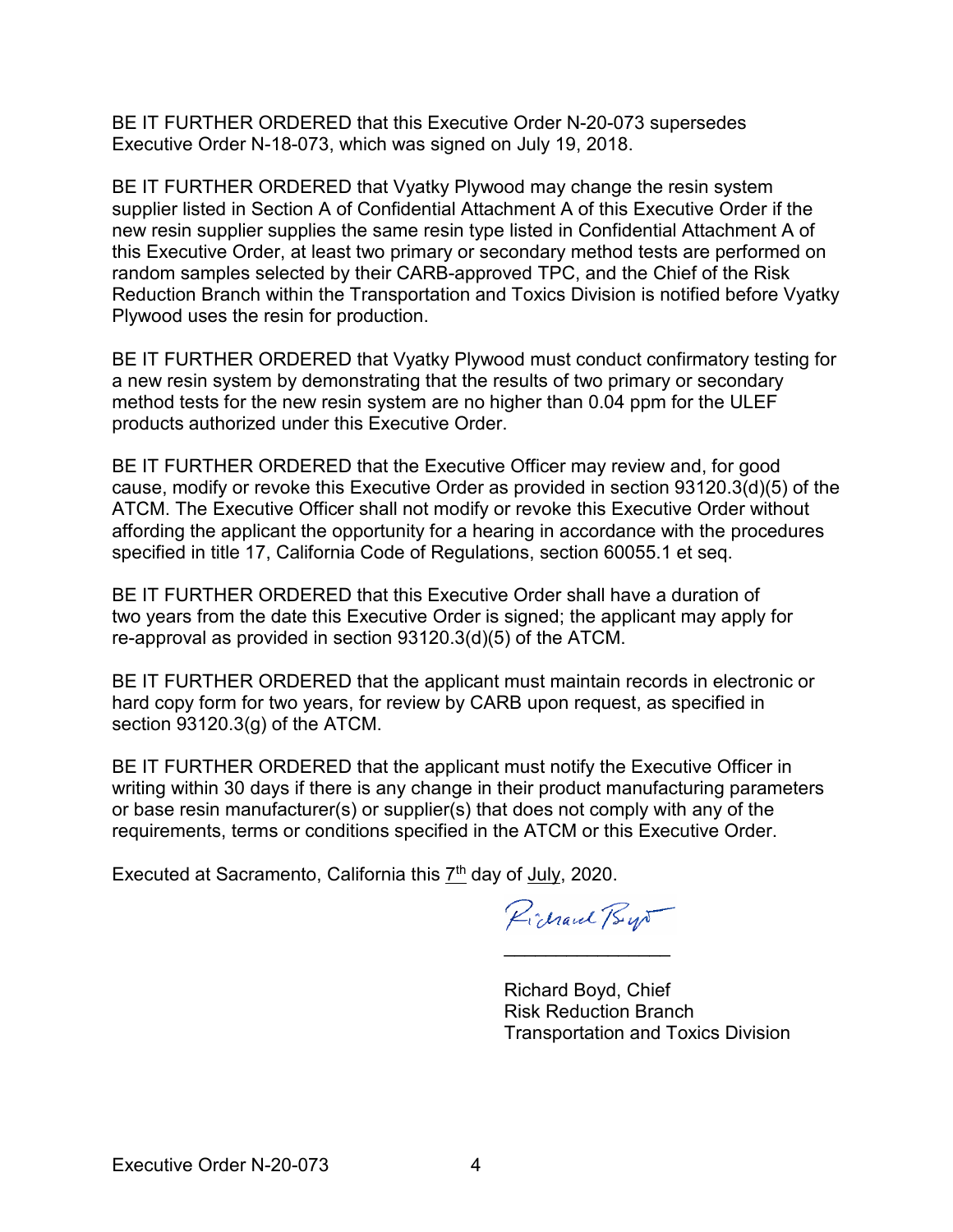### **Confidential**

#### **Attachment A** *Formulation Data and Operating Parameters Page 1 of 2*

State of California AIR RESOURCES BOARD Executive Order N-20-073

## **Vyatky Plywood Mill Ltd**

**Section A.**

| <b>Resin Supplier 1:</b><br>• Address:           | <b>LLC Metadynea</b><br>Electrozavodskaya Street 27, Building 2<br>Moscow, Russia 107023<br>Primere 14J400<br>Phenol Formaldehyde (PF) |  |  |
|--------------------------------------------------|----------------------------------------------------------------------------------------------------------------------------------------|--|--|
| <b>Commercial Resin Name 1:</b><br>• Resin Type: |                                                                                                                                        |  |  |
| <b>Resin Supplier 2:</b><br>• Address:           | Hexion Inc.<br>180 East Broad Street<br>Columbus, Ohio 43215                                                                           |  |  |
| <b>Commercial Resin Name 2:</b><br>Resin Type:   | Bakelite PF101/PF 101/RU)<br>Phenol Formaldehyde (PF                                                                                   |  |  |

#### **Section B.**

#### **Base Resin Chemical Formulation (Percent by Weight):**

Vyatky Plywood Mill Ltd remains legally responsible under this Executive Order for ensuring that the base resin specifications are within the ranges specified in the original application and any subsequent amendments to this Executive Order.

#### **Section C.**

#### **Base Resin Application Rate (pounds per 1,000 square feet):**

• HWPW-VC (min/max): 89.81 to 109.06